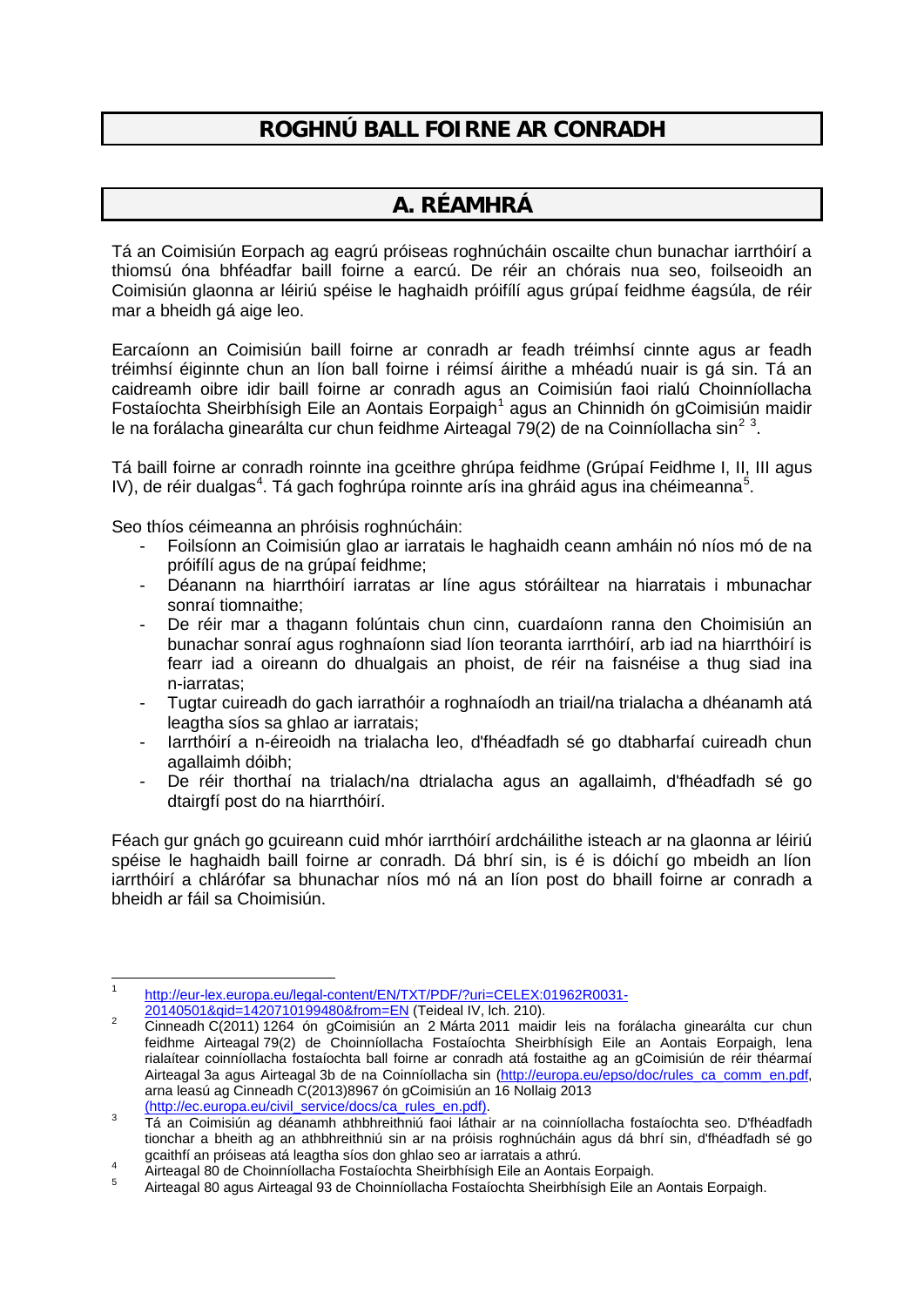## **B. AN CHÉAD GHLAO AR LÉIRIÚ SPÉISE TAIGHDEOIRÍ – GRÚPA FEIDHME IV**

## **COM/1/2015/GFIV – Taighde**

Is é is aidhm don chéad ghlao ar iarratais bunachar iarrthóirí a thiomsú as a bhféadfar baill foirne ar conradh a earcú do Ghrúpa Feidhme IV chun an líon ball foirne i réimse an taighde sa Choimisiún a mhéadú, san Airmheán Comhpháirteach Taighde (JRC) go háirithe.

Is é an JRC a eagróidh an próiseas roghnúcháin.

Is é an JRC is mó a bhainfidh úsáid as an mbunachar iarrthóirí agus is é a bhainisteoidh é. Forchoimeádann an JRC an ceart an glao seo a dhúnadh tráth ar bith.

Cliceáil [anseo](http://recruitment.jrc.ec.europa.eu/jrc-cast.php?lang=en) chun iarratas a dhéanamh. Déanfaidh an JRC cuardach sa bhunachar sonraí chun na hiarrthóirí a shainaithint a dtabharfar cuireadh dóibh an triail/na trialacha inniúlachtaí a dhéanamh agus dul faoi agallamh. Tá cur síos ar an bpróiseas roghnúcháin i Roinn VI den ghlao seo. An chuid is mó de na conarthaí, is conarthaí iad do phoist atá lonnaithe sna hionaid seo de chuid an JRC:

**An Institiúid um Ábhar Tagartha agus Tomhais (IRMM), in Geel na Beilge An Institiúid um Dhúile Trasúránacha (ITU), in Karlsruhe na Gearmáine An Institiúid um Fhuinneamh agus Iompar (IET), in Petten na hÍsiltíre An Institiúid um Chosaint agus Slándáil an tSaoránaigh (IPSC), in Ispra na hIodáile An Institiúid um an gComhshaol agus um Fhorbairt Inbhuanaithe (IES), in Ispra na hIodáile**

**An Institiúid um Shláinte agus um Chosaint Tomhaltóirí (IHCP), in Ispra na hIodáile An Institiúid um Staidéar ar Ionchais Teicneolaíochta (IPTS), in Sevilla na Spáinne An Stiúrthóireacht um Chomhordú Tacaíochta Beartais (PSC), i mBruiséil na Beilge Aonaid atá ceangailte den Leas-Ardstiúrthóir, sa Bhruiséil/in Ispra Bainistíocht Láithreán Ispra (ISM), in Ispra na hIodáile**

## **I. DUALGAIS[6](#page-1-0)**

Is mar bhaill d'fhoireann taighde agus faoi mhaoirseacht eolaí shinsearaigh a dhéanfaidh na baill foirne taighde ar conradh a gcuid dualgas.

Seo samplaí de na cúraimí éagsúla is féidir a bheidh le déanamh:

- Obair shaotharlainne
- Múnlú agus ionsamhlú
- Forbairt bogearraí
- Anailísiú ar bheartais
- Turgnaimh agus taighde eolaíoch agus teicniúil a cheapadh agus a dhéanamh
- Féachaint chuige go bhfuil an fhaisnéis eolaíoch is úire dá bhfuil ann ar fáil do cláir thaighde Eorpacha

<span id="page-1-0"></span> $6$  Na dualgais a bhfuil cur síos orthu sa ghlao seo, is leaganacha simplithe iad de na dualgais a luafar sna conarthaí. Is chun críocha faisnéise atá na leaganacha simplithe seo curtha ar fáil; níl siad ceangailteach ó thaobh dlí de.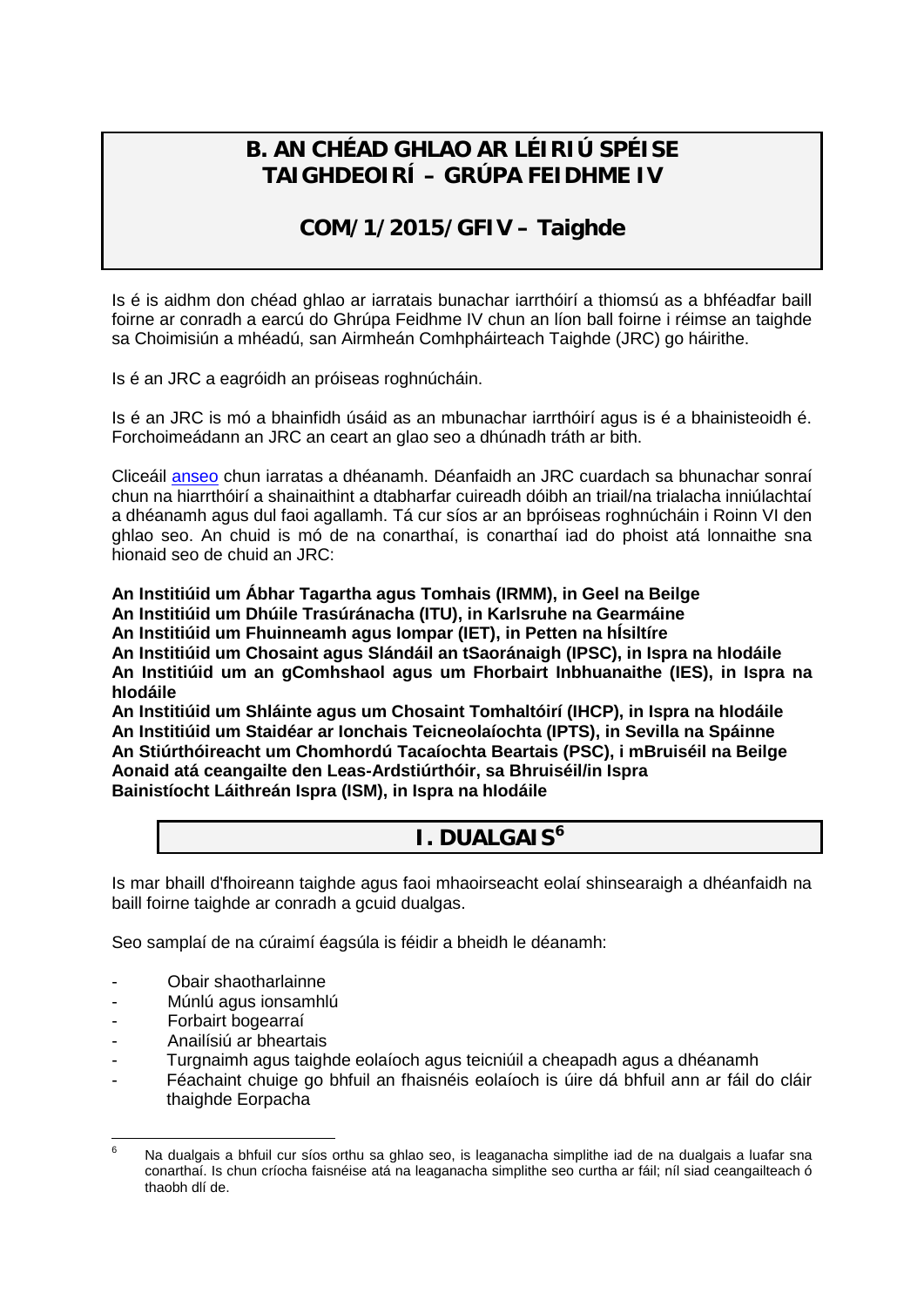- Bonn fónta eolaíoch a chur faoin bpróiseas déanta beartas
- Tuarascálacha, ailt agus páipéir chomhdhála a scríobh, a fhoilsiú agus a chur i láthair
- Éascaíocht a dhéanamh do ghníomhaíochtaí a bhaineann le húsáid torthaí a bhainistiú agus obair iardain a dhéanamh ina leith, agus na torthaí sin a chraobhscaoileadh
- Tacú leis na gníomhaíochtaí uile a bhaineann le monatóireacht a dhéanamh ar dheachleachtais mhonaraíochta, saotharlainne agus chliniciúla
- Bheith i gcaidreamh le húdaráis náisiúnta agus réigiúnacha a bhíonn ag plé le gnóthaí taighde san Aontas Eorpach
- Páirt a ghlacadh i meithleacha a mheasann tionscadail taighde
- Saineolaithe agus baill de mheithleacha i réimse an taighde a shainaithint.

## **II. INCHÁILITHEACHT**

Ar an dáta a dhéantar an t-iarratas, ní mór don iarrthóir na coinníollacha seo a leanas a chomhlíonadh:

#### **A. Coinníollacha ginearálta**

(a) Bheith ina shaoránach de Bhallstát den Aontas Eorpach nó de cheann de thíortha comhlachaithe an chláir taighde agus nuálaíochta Fís 2020<sup>[7](#page-2-0)</sup>.

(b) A chearta go léir mar shaoránach a theachtadh.

(c) Aon oibleagáid dlí atá air faoi dhlíthe a thíre féin i dtaca le seirbhís mhíleata a bheith comhlíonta aige.

(d) Na riachtanais charachtair a chomhlíonadh a theastaíonn chun dualgais an phoist a dhéanamh.

(e) Bheith aclaí a dhóthain chun dualgais an phoist a dhéanamh.

#### **B. Oideachas/taithí**

Oideachas is comhionann le:

(a) cúrsa iomlán ollscoile trí bliana ar a laghad agus dioplóma bainte amach ag a dheireadh agus taithí oibre cúig bliana ar a laghad i gceann de na réimsí atá sa liosta thíos

Sin, nó

(b) dioplóma dhochtúireachta i gceann de na réimsí atá sa liosta thíos. Iarrthóirí nár chosain a dtéis dochtúireachta fós, féadfaidh siad iarratas a dhéanamh ar choinníoll go mbeidh an dioplóma dochtúireachta bainte amach acu faoin am a thabharfar cuireadh dóibh an triail/na trialacha a dhéanamh agus dul faoi agallamh, faoi mar atá sonraithe i bPointe V.

| Aigéaneolaíocht/muireolaíochtaí | Eolaíochtaí polaitiúla       |
|---------------------------------|------------------------------|
| <b>Bithcheimic</b>              | Eolaíochtaí sóisialta        |
| Bitheolaíocht                   | Eolaíochtaí talmhaíochta     |
| Ceimic                          | Fisic                        |
| Cógaisíocht                     | Foraoiseacht                 |
| Eacnamaíocht                    | Geolaíocht                   |
| Eiceolaíocht                    | Innealtóireacht              |
| Eolaíochtaí beatha              | Innealtóireacht talmhaíochta |
| Eolaíochtaí comhshaoil          | Matamaitic                   |
| Eolaíochtaí cothúcháin          | Meitéareolaíocht             |

<span id="page-2-0"></span>An Albáin, an Bhoisnia agus an Heirseagaivéin, Iar-Phoblacht Iúgslavach na Macadóine, an Iorua, an Íoslann, Iosrael, Poblacht na Moldóive, Montainéagró, Oileáin Fharó, an tSeirbia agus an Tuirc.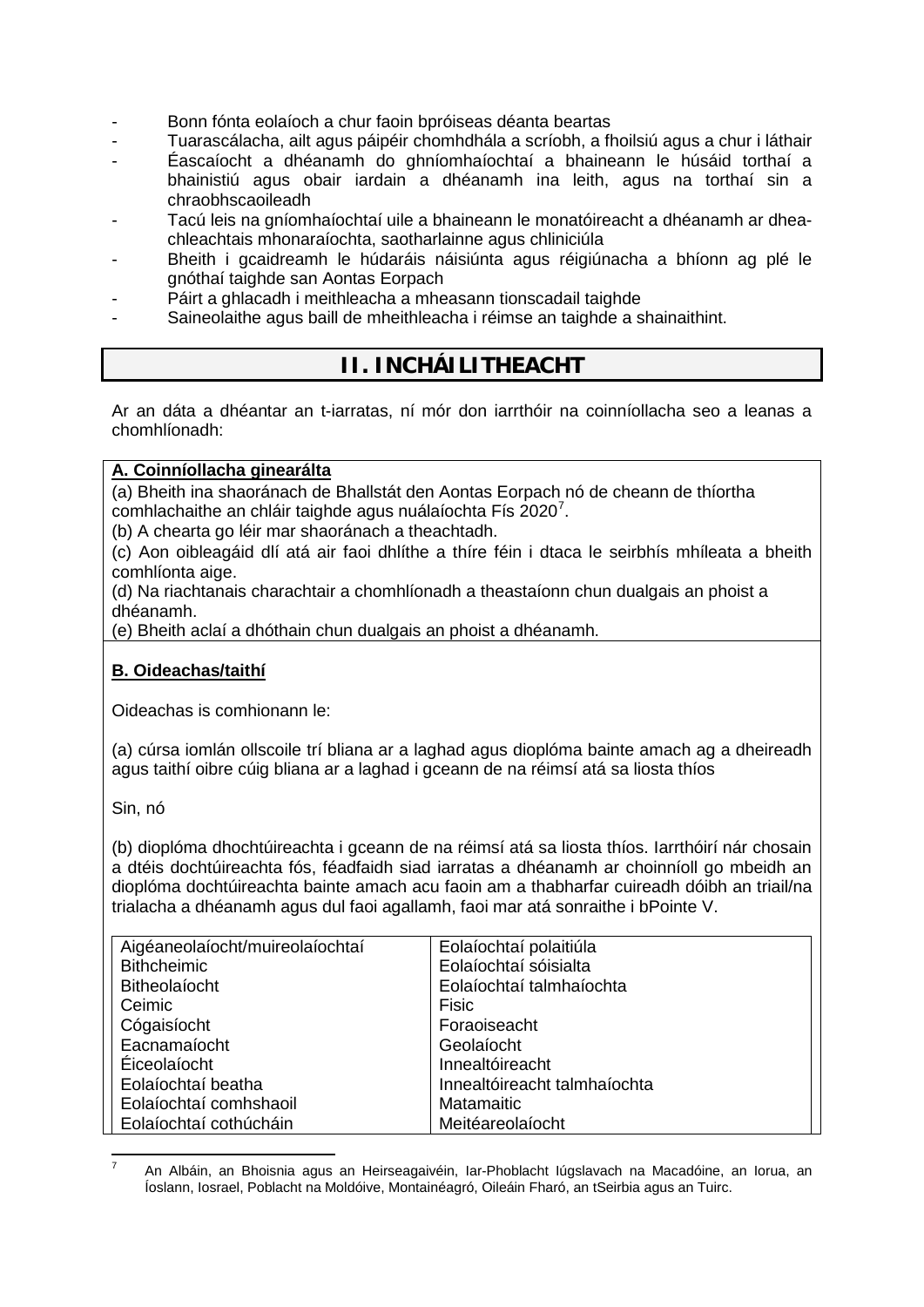| Eolaíochtaí hidreolaíocha | Nanaitheicneolaíocht, nanaibhiteicneolaíocht |
|---------------------------|----------------------------------------------|
| Eolaíochtaí leighis       | Ríomheolaíochtaí                             |
| Eolaíochtaí na n-ábhar    | Síceolaíocht                                 |
| Eolaíochtaí nádúrtha      | Staidreamh                                   |
| Eolaíochtaí oideachais    | Tíreolaíocht                                 |
|                           | Tréidliacht                                  |

Ní ghlacfar ach le cáilíochtaí arna n-eisiúint ag Ballstát den Aontas Eorpach nó le cáilíochtaí a atá comhionann leo, dar le húdaráis an Bhallstáit i gceist. I gcás dioplómaí a fuarthas i dtír nach Ballstát den Aontas í, féadfar iarraidh ar an iarrthóir fianaise ó údarás aitheanta a sholáthar a chruthaíonn inchomparáideacht/comhionannas na ndioplómaí.

I gcás ina dtugtar rochtain i mBallstát den Aontas ar ghairm ar leibhéal atá comhionann le Grúpa Feidhme IV trí scrúdú Stáit, trí oiliúint oibre nó ar dhóigh den chineál céanna, féadfaidh an t-údarás atá údaraithe conarthaí fostaíochta a thabhairt i gcrích, féadfaidh sé toiliú a aithint go bhfuil an cháilíocht sin comhionann le dioplóma ollscoile.

#### **C. Eolas ar theangacha**

**An phríomhtheanga (teanga 1):** sáreolas ar cheann de 24 theanga oifigiúla an Aontais Eorpaigh<sup>[8](#page-3-0)</sup> (leibhéal is comhionann le leibhéal C1 ar a laghad de Chomhchreat Tagartha na hEorpa um Theangacha (CEFR))<sup>[9](#page-3-1)</sup>.

**An dara teanga (nach ionann í agus teanga 1):** eolas sásúil ar an mBéarla, ar an bhFraincis nó ar an nGearmáinis (leibhéal is comhionann le B2 de CEFR).

#### *Nóta d'iarrthóirí maidir leis an dara teanga*

*I gcomhréir leis an mbreithiúnas a thug Cúirt Bhreithiúnais an Aontais Eorpaigh (an Mór-Dhlísheomra) i gCás C-566/10 P, Poblacht na hIodáile v An Coimisiún, tá sé de cheanglas ar institiúidí an Aontais Eorpaigh a shonrú cé na fáthanna a bhfuil na teangacha as ar féidir an dara teanga a roghnú teoranta sna comórtais/próisis roghnúcháin seo do líon srianta de theangacha oifigiúla an Aontais.*

*Dá bhrí sin, cuirtear in iúl do na hiarrthóirí gur roghnaíodh dara teangacha an ghlao seo ar léiriú spéise de réir leas na seirbhíse, leas a fhágann go gcaithfidh na hearcaigh nua bheith in ann dul i mbun oibre láithreach agus go mbeidh sé ar a gcumas cumarsáid éifeachtach a dhéanamh le linn a n-oibre laethúla. Ina éagmais sin, d'fhéadfadh sé go gcuirfí bac mór ar obair na n-institiúidí.*

*Is fada an Béarla, an Fhraincis agus an Ghearmáinis ina bpríomhtheangacha cumarsáide inmheánaí in institiúidí an Aontais Eorpaigh, agus is iad is minice a mbíonn gá leo chun cumarsáid a dhéanamh le páirtithe seachtracha agus chun comhaid a láimhseáil.* 

<span id="page-3-0"></span><sup>8</sup> Seo iad teangacha oifigiúla an Aontais: an Béarla, an Bhulgáiris, an Chróitis, an Danmhairgis, an Eastóinis, an Fhionlainnis, an Fhraincis, an Ghaeilge, an Ghearmáinis, an Ghréigis, an Iodáilis, an Ioruais, an Íoslainnis, an Laitvis, an Liotuáinis, an Mháltais, an Ollainnis, an Pholainnis, an Phortaingéilis, an Rómáinis,<br>an tSeicis, an tSlóvaicis, an tSlóivéinis, an Spáinnis, an tSualainnis agus an Ungáiris.

<span id="page-3-1"></span>an tSeisis, an tSlóvaisis; an tSlóveinis, an Spáinnis, an tSualainnis agus an Snáthra.<br>Tá greille féinmheasúnaithe ar shuíomh gréasáin EUROPASS cabhrú le hiarrthóirí meastóireacht a dhéanamh ar a gcuid scileanna teanga: [http://europass.cedefop.europa.eu/europass/home/hornav/Downloads/CEF/LanguageSelfAssessmentGrid.](http://europass.cedefop.europa.eu/europass/home/hornav/Downloads/CEF/LanguageSelfAssessmentGrid.csp) [csp.](http://europass.cedefop.europa.eu/europass/home/hornav/Downloads/CEF/LanguageSelfAssessmentGrid.csp)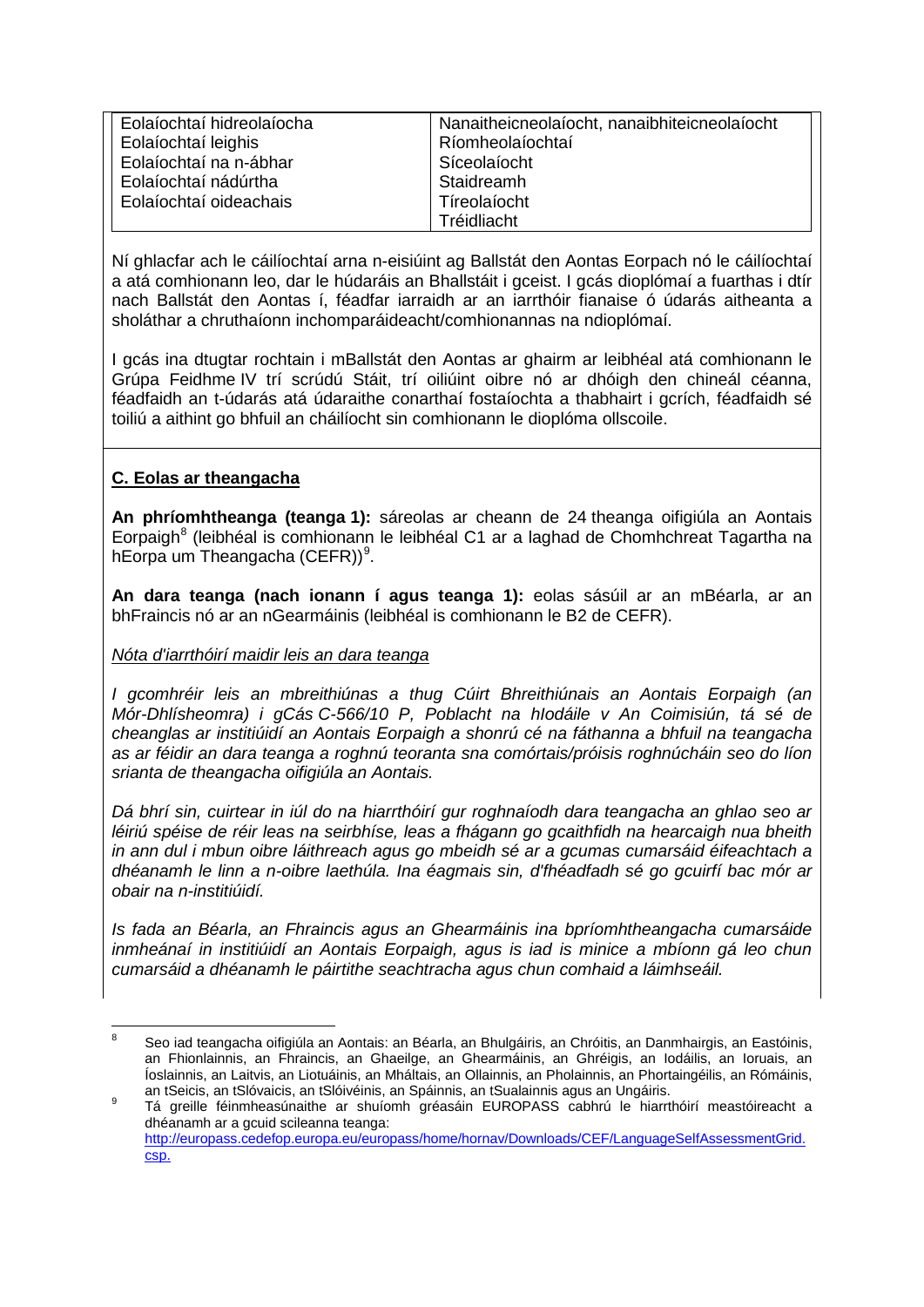*Ar a bharr sin, is iad an Béarla, an Fhraincis agus an Ghearmáinis na dara teangacha is leitheadaí san Aontas Eorpach agus is iad is mó a ndéantar staidéar orthu mar dhara teangacha. Ós amhlaidh atá, is féidir bheith ag súil faoi láthair le leibhéal áirithe oideachais agus inniúlachtaí gairme a bheith ag iarrthóirí ar na poist in institiúidí an Aontais, mar atá, sáreolas ar cheann de na teangacha sin ar a laghad.* 

*Dá bhrí sin, agus leas agus riachtanais na seirbhíse agus inniúlachtaí na n-iarrthóirí á gcur sa mheá, tá ábhar maith ann iarrthóirí a thástáil i gceann de na trí theanga sin agus iad faoi agallamh chun a chinntiú go mbeidh na hiarrthóirí inniúil don obair, is cuma cén phríomhtheanga oifigiúil atá acu. Mar sin, ligeann an measúnú ar na hinniúlachtaí sonracha don Choimisiún a mheas a ábalta is atá na hiarrthóirí dul i mbun oibre láithreach i dtimpeallacht atá cosúil leis an timpeallacht ina n-iarrfar orthu bheith ag obair.* 

*Ar na cúiseanna céanna, ní mór teorainn a chur le líon na dteangacha a úsáidtear chun cumarsáid a dhéanamh leis na hiarrthóirí agus chun foirmeacha a líonadh isteach. Cinnteoidh sin go mbeidh an chomparáid a dhéanfar idir na hiarrthóirí agus an tseiceáil a dhéanfar orthu ar bhonn a n-iarratais, go mbeidh siad ar aon dul le chéile.* 

**NB: Iarrthóirí a dtabharfar cuireadh chun agallaimh dóibh féachaint iad a earcú, b'fhéidir, iarrfar orthu na doiciméid tacaíochta a thabhairt leo a chruthaíonn na dearbhuithe a rinne siad ina bhfoirm iarratais ar líne. Má fhaightear amach gur faisnéis bhréagach an fhaisnéis a thug iarrthóir nó mura féidir leis an iarrthóir na doiciméid tacaíochta a sholáthar, dícháileofar é ón bpróiseas é (agus bainfear a ainm as an mbunachar sonraí).**

### **III. CÉIMEANNA AN IARRATAIS**

Ní féidir ach le hiarrthóirí a chomhlíonann na ceanglais incháilitheachta atá leagtha amach i Roinn II den ghlao seo iarratas a dhéanamh.

Ba cheart d'iarrthóirí iarratas a dhéanamh ar líne trí na treoracha i gcóras an [ESRA](http://recruitment.jrc.ec.europa.eu/jrc-cast.php?lang=en) a leanúint. Ní mór d'iarrthóirí an fhoirm iarratais ar líne a líonadh isteach i mBéarla, i bhFraincis nó i nGearmáinis.

I ndiaidh dóibh an t-iarratas ar líne a líonadh isteach, gheobhaidh iarrthóirí uimhir dheimhniúcháin trí ríomhphost. Is deimhniú í an uimhir go bhfuil an t-iarratas cláraithe ag an JRC. Ba cheart d'iarrthóirí í a choinneáil ós í uimhir thagartha an iarrthóra í. I ndiaidh don  $i$ arrthóir an uimhir dheimhniúcháin a fháil<sup>[10](#page-4-0)</sup> dúnfar próiseas an iarratais ar líne agus is deimhniú é sin go bhfuil sonraí an iarrthóra cláraithe ag an JRC. Mura bhfaigheann an t-iarrthóir uimhir dheimhniúcháin, d'fhéadfadh sé nár cláraíodh a iarratas. Is féidir le hiarrthóirí a n-iarratas a thabhairt cothrom le dáta, a tharraingt siar nó iarratas eile a chur ina n-ionad tráth ar bith.

Bíonn na hiarratais bailí go dtí go ndúnfar an glao seo, ar chuntar go gcoinneofar iad cothrom le dáta. Ní mór na hiarratais a thabhairt cothrom le dáta gach dhá mhí dhéag ar a laghad; mura ndéantar sin scoirfidh siad de bheith bailí. Aon iarratas nach dtabharfar cothrom le dáta, déanfar é a dhíghníomhachtú gan réamhfhógra agus déanfar an t-iarratas a bhaint as an gcóras i ndiaidh 18 mhí.

Chun tús a chur le d'iarratas, cliceáil ar an nasc seo: [Iarratas ESRA](http://recruitment.jrc.ec.europa.eu/jrc-cast.php?lang=en)

<span id="page-4-0"></span> $10$  Ní thiocfaidh athrú ar an uimhir thagartha fiú amháin má athraíonn an t-iarrthóir a iarratas.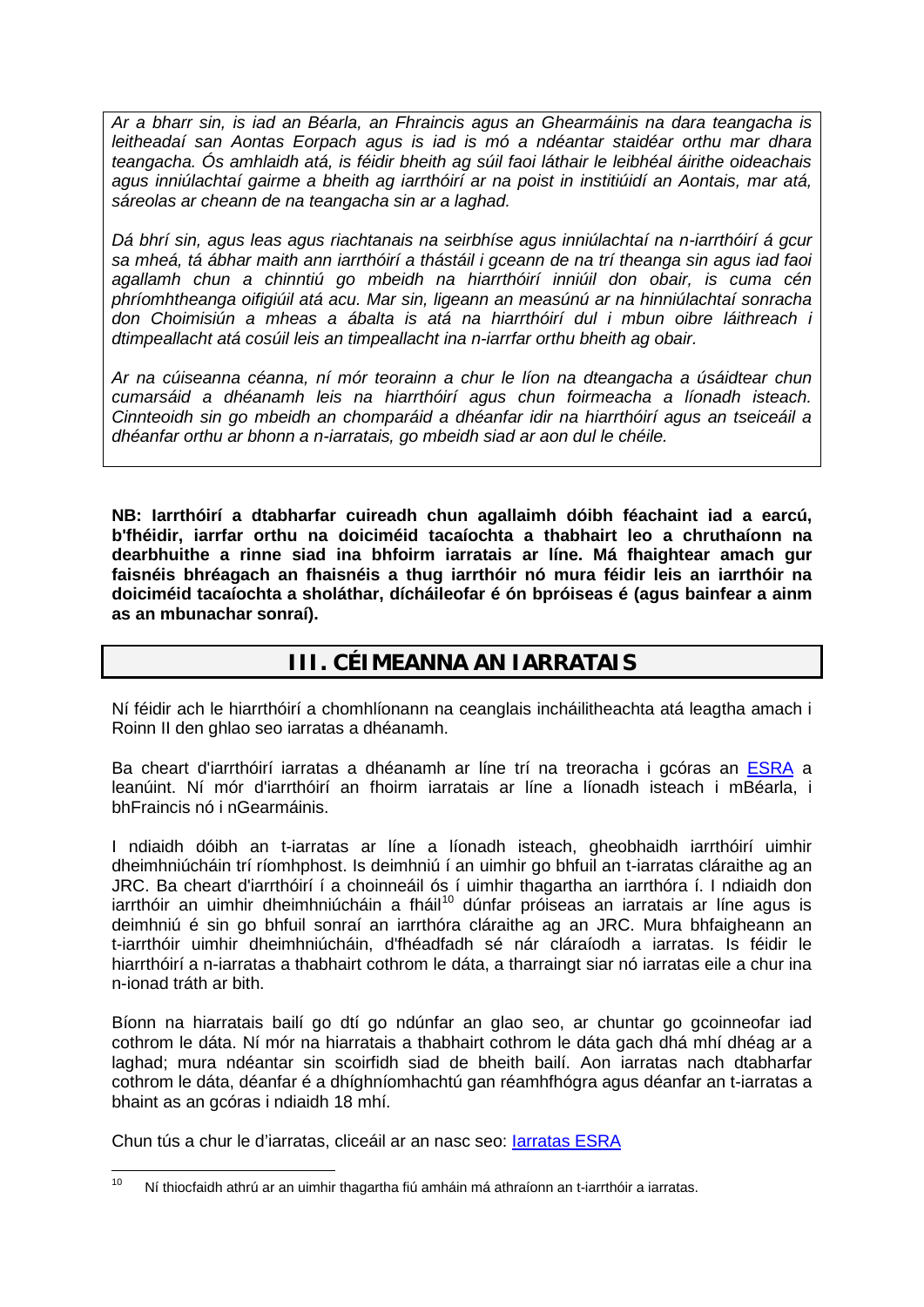# **IV. IARRTHÓIRÍ A ROGHNÚ IS FÉIDIR A EARCÓFAR**

De réir mar a thiocfaidh folúntais chun cinn, déanfaidh an JRC agus ranna eile den Choimisiún cuardach sa bhunachar agus roghnóidh siad na hiarrthóirí is fearr a oireann – de réir na faisnéise a thug siad ina n-iarratas – do dhualgais an phoist, agus tabharfar cuireadh dóibh an triail/na trialacha a dhéanamh agus dul faoi agallamh. Caithfidh gach critéar incháilitheachta a bheith á chomhlíonadh ag iarrthóirí tráth an chláraithe sa bhunachar.

Roimh an triail/na trialacha agus an agallamh/na hagallaimh, gheobhaidh na hiarrthóirí a roghnaíodh cur síos ar an bpost ina mbeidh dualgais an phoist leagtha amach agus gheobhaidh siad faisnéis freisin faoi chineál na trialach/na dtrialacha a bheidh le déanamh. Iarrthóirí a dtabharfar cuireadh chun agallaimh dóibh, iarrfar orthu gach dioplóma, teastas agus doiciméad eile tacaíochta a chur ar fáil a chruthaíonn go bhfuil an fhaisnéis a thug siad ina n-iarratas i dtaobh cáilíochtaí agus taithí, go bhfuil an fhaisnéis sin cruinn.

Beidh dhá chuid sa phróiseas roghnúcháin:

- 1. Triail/trialacha inniúlachtaí i réimse an taighde (féach thíos), sa dara teanga a roghnaigh an t-iarrthóir ina iarratas;
- 2. Agallamh/agallaimh d'fhonn inniúlachtaí ginearálta agus taithí an iarrthóra, agus a eolas ar an gcéad agus ar an dara teanga, a mheas.

| Cineál na                   | Fad ama     | Language of test                         | Marcálfar an | An         |
|-----------------------------|-------------|------------------------------------------|--------------|------------|
| trialach                    | na trialach |                                          | triail as    | pasmharc   |
| <b>Triail</b><br>ilroghnach | 60 nóiméad  | Béarla/Fraincis/Gearmáinis<br>(Teanga 2) | 30 pointe    | 15 phointe |

Iarrthóirí a ghnóthóidh pas sna trialacha inniúlachtaí, d'fhéadfadh sé go dtairgfí post dóibh.

Is i gcomhréir le Airteagal 3a nó Airteagal 3b de Choinníollacha Fostaíochta Sheirbhísigh Eile an Aontais Eorpaigh a dhréachtófar an conradh fostaíochta.

Déanfar torthaí na trialach/na dtrialacha a iontráil sa bhunachar sonraí, agus, i gcás na n-iarrthóirí a n-éireoidh leo, d'fhéadfadh sé go gcuirfí san áireamh iad i bpróiseas eile roghnúcháin ina dhiaidh sin.

Sula n-earcófar an t-iarrthóir, déanfar an fhaisnéis a thug sé ina iarratas a sheiceáil trí bhunchóipeanna na ndoiciméad tacaíochta agus na ndioplómaí a chuir sé ar fáil a scrúdú d'fhonn a dheimhniú go bhfuil sé incháilithe.

### **V. FAISNÉIS GHINEARÁLTA AGUS CUMARSÁID**

Tá an glao seo ar léiriú spéise foilsithe i 24 theanga oifigiúla an Aontais Eorpaigh.

Ar na cúiseanna dá dtagraítear i Roinn II.C den ghlao seo ní mór d'iarrthóirí an fhoirm iarratais a líonadh isteach i mBéarla, i bhFraincis nó i nGearmáinis. An teanga ina líonfar isteach an fhoirm iarratais, sin í an teanga a úsáidfear i ngach comhfhreagras idir na hiarrthóirí agus an Coimisiún.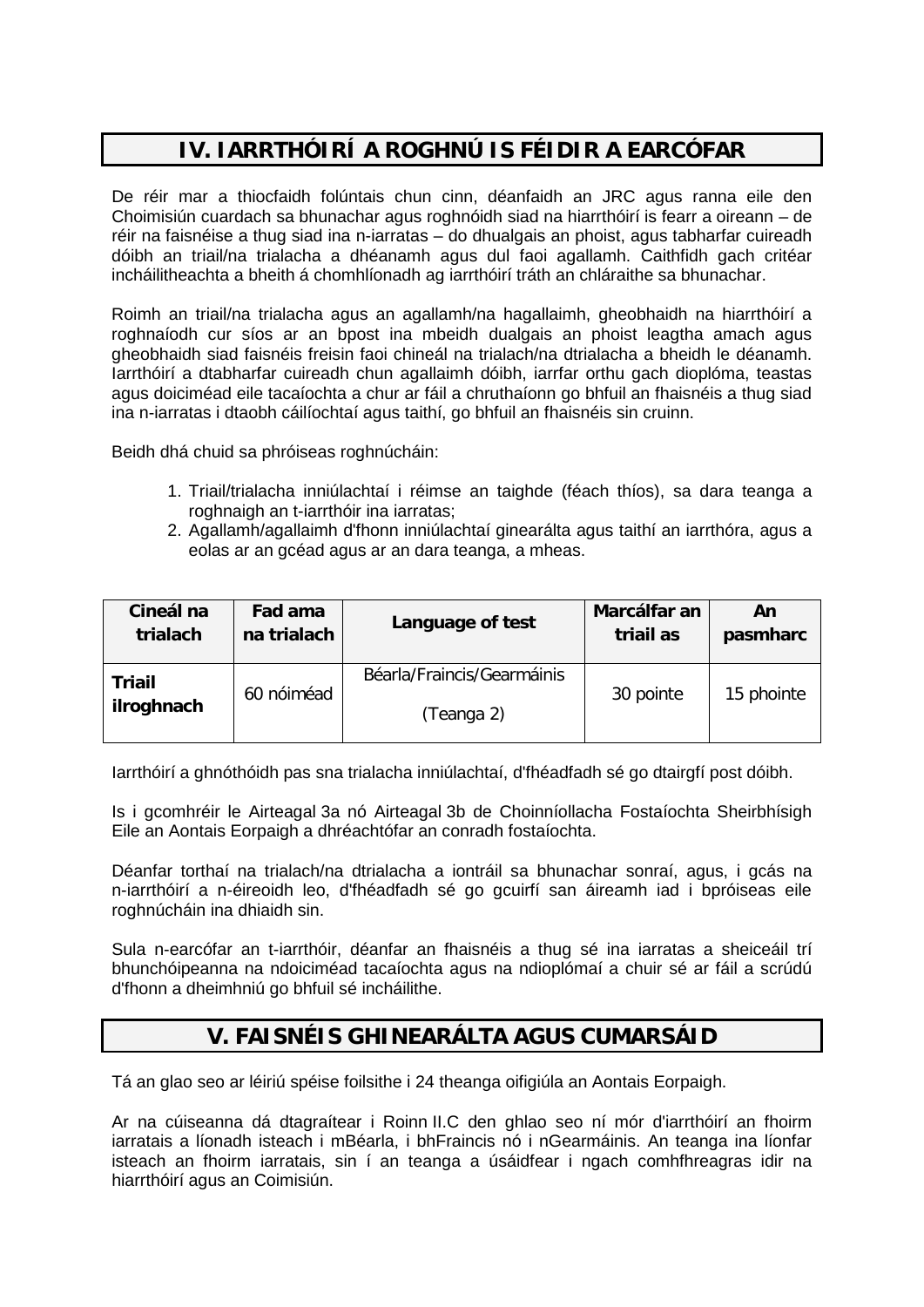Is trí ríomhphost amháin a bheidh gach cumarsáid dhíreach idir na hiarrthóirí agus an Coimisiún.

Iarrtar ar iarrthóirí bheith ag breathnú go rialta ar shuíomh gréasáin an JRC go bhfeice siad an bhfuil aon nuashonrú eolais ann.

Tá gach eolas is gá i dtéacs an ghlao seo. Ní mór gach ceist, cé is moite de cheisteanna teicniúla, a chur chuig an seoladh ríomhphoist seo: [JRC-OPEN-CALL-RESEARCH@ec.europa.eu](mailto:JRC-OPEN-CALL-RESEARCH@ec.europa.eu)

Ní mór gach ceist theicniúil maidir le córas an [ESRA a](http://recruitment.jrc.ec.europa.eu/jrc-cast.php?lang=en) sheoladh trí leathanach teagmhála an ESRA.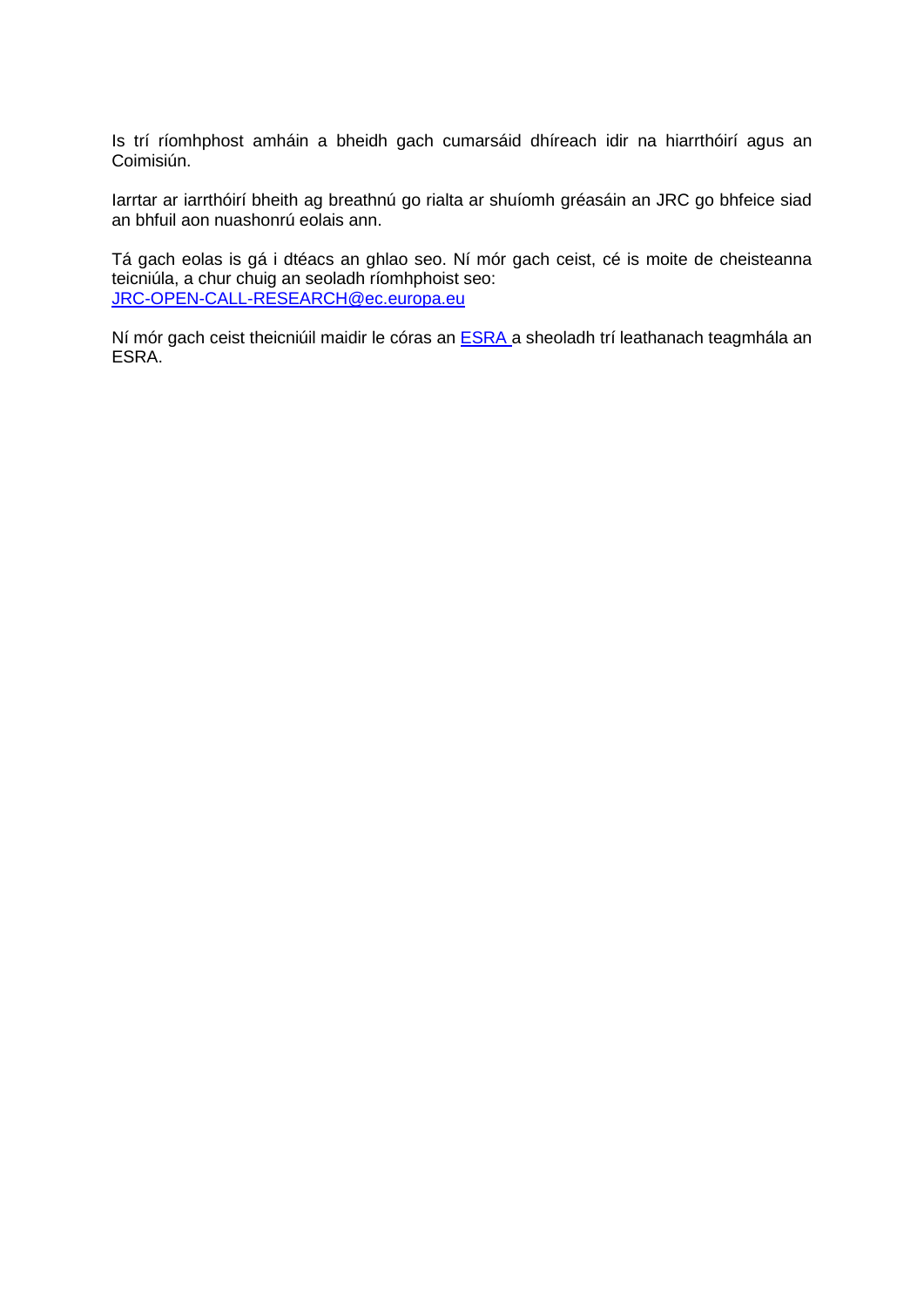# **VI. FORAS DÍCHÁILITHE**

Ní mór do gach duine a earcóidh an Coimisiún a léiriú go bhfuil sé sár-ionraic iontaofa.

Má fhaightear amach ag aon chéim den nós imeachta gur chuir iarrthóir faisnéis bhréagach ar fáil nó go ndearna sé aon dearbhuithe bréagacha, dícháileofar é ón bpróiseas roghnúcháin agus bainfear a iarratas den bhunachar sonraí.

Ina theannta sin, is féidir go ngearrfar pionós ar iarrthóir má dhéanann sé calaois nó iarracht ar chalaois.

### **VII. COSAINT SONRAÍ**

Féachann an Coimisiún chuige go ndéantar sonraí pearsanta iarrthóirí a chosaint faoi mar a cheanglaítear le Rialachán (CE) Uimh. 45/2001<sup>[11](#page-7-0)</sup> maidir le próiseáil sonraí pearsanta ag institiúidí agus comhlachtaí an Aontais Eorpaigh. Ar an dóigh sin cosnaítear rúndacht agus slándáil sonraí den chineál sin.

Tá eolas breise le fáil i [ráiteas príobháideachais sonrach](http://ec.europa.eu/civil_service/job/cvonline/privacy_en.htm) an Choimisiúin<sup>12</sup>.

### **VIII. NÓSANNA IMEACHTA ATHBHREITHNITHE/ACHOMHAIRC**

Má mheasann iarrthóir ag aon chéim den phróiseas roghnúcháin seo go ndearnadh botún nó gur ghníomhaigh an JRC go héagórach nó nár chomhlíon sé na rialacha maidir leis an bpróiseas roghnúcháin, agus go ndearnadh dochar dá leas mar gheall air sin, is féidir leis dul i muinín na nósanna imeachta seo:

| Nós imeachta                                                                                                                 | Pointe teagmhála                                                                                                                                                                                                                   | <b>Teorainn</b><br>ama      |
|------------------------------------------------------------------------------------------------------------------------------|------------------------------------------------------------------------------------------------------------------------------------------------------------------------------------------------------------------------------------|-----------------------------|
| 1. Athbhreithniú (tá an chéim<br>seo roghnach)                                                                               | <b>JRC-OPEN-CALL-</b><br>RESEARCH@ec.europa.eu                                                                                                                                                                                     | 10 lá féilire <sup>13</sup> |
| 2. Gearán riarthach a<br>dhéanamh faoi Airteagal 90(2)<br>de Rialacháin Foirne Oifigigh<br>an Aontais Eorpaigh <sup>14</sup> | - trí ríomhphost, i bhfoirm PDF más féidir<br>é, chuig HR-MAIL-D2@ec.europa.eu, nó<br>- trí fhacs chuig (32-2) 295 00 39, nó<br>- tríd an bpost chuig:<br>An Coimisiún Eorpach<br>Rue de la Loi 200, SC11 4/57<br>B-1049 An Bheilg | 3 mhí                       |
| 3. Más amhlaidh, i ndiaidh<br>chéim 2 a bheith thart,<br>go<br>ndiúltófar<br>sainráite<br>go<br>an                           | Tribunal de la fonction publique de l'Union<br>européenne<br><b>Boulevard Konrad Adenauer</b>                                                                                                                                      | 3 mhí                       |

<span id="page-7-0"></span><sup>11</sup> Rialachán (CE) Uimh. 45/2001 ó Pharlaimint na hEorpa agus ón gComhairle an 18 Nollaig 2000 maidir le daoine aonair a chosaint i dtaca le próiseáil sonraí pearsanta ag institiúidí agus ag comhlachtaí an Chomhphobail agus maidir le saorghluaiseacht sonraí den sórt sin (*Iris Oifigiúil na gComhphobal Eorpach* L

<span id="page-7-3"></span><span id="page-7-2"></span>

<span id="page-7-1"></span><sup>12</sup> c. 12.12.2001, loi. 0).<br>
Féach [https://secure.edps.europa.eu/EDPSWEB/edps/site/mySite/pid/86.](https://secure.edps.europa.eu/EDPSWEB/edps/site/mySite/pid/86)<br>
Amhail ón dáta a thugtar fógra faoi na torthaí don iarrthóir.<br>
<sup>14</sup> larrtar ar iarrthóirí uimhir thagartha an ghlao a lua in frása *Complaint under Article 90(2)*. Tá feidhm ag Airteagal 90(2) de na Rialacháin Foirne maidir le baill foirne ar conradh, ar bhonn ar Airteagal 117 de Choinníollacha Fostaíochta Sheirbhísigh Eile an Aontais Eorpaigh.